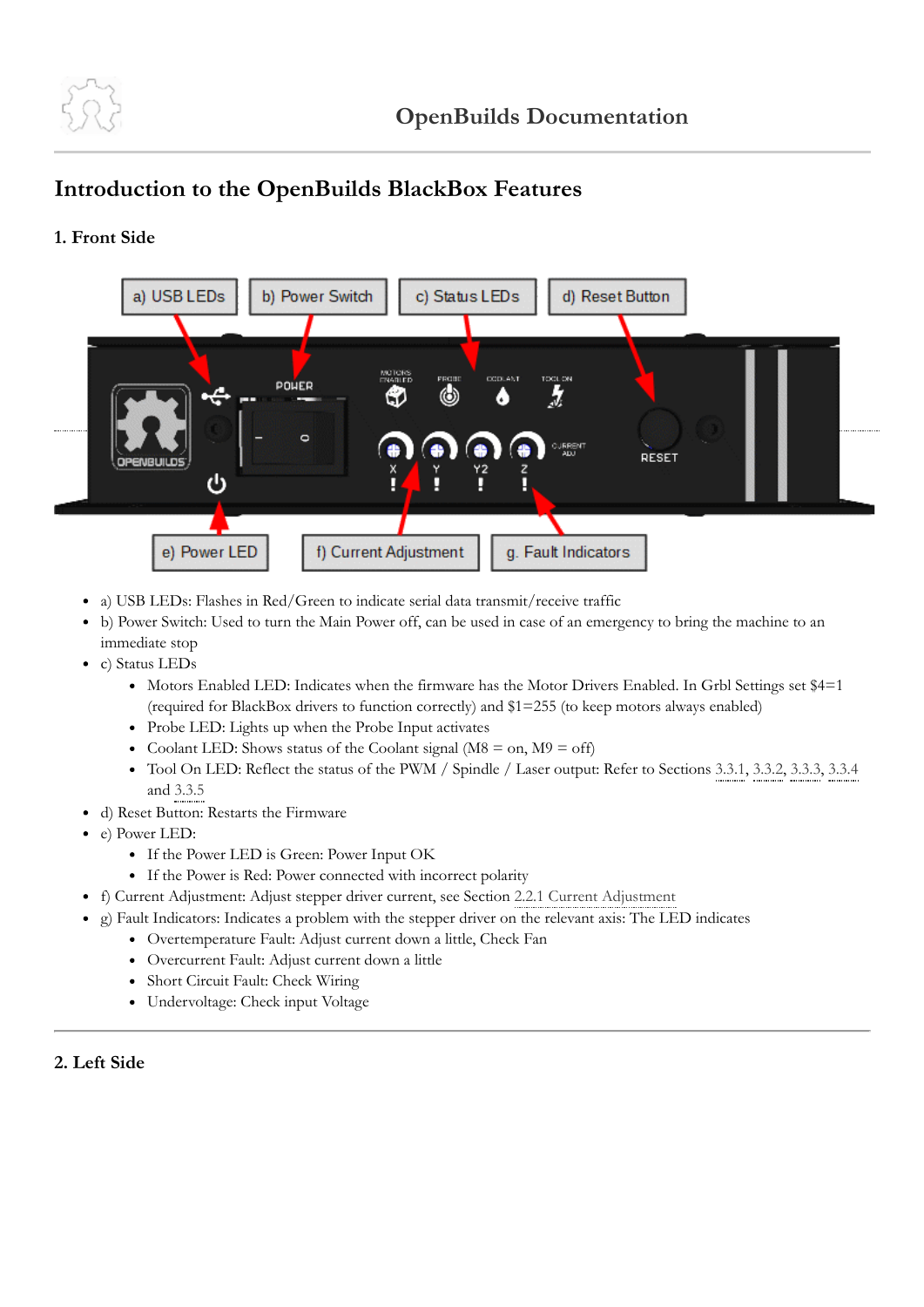

- a) USB: Port for connecting the controller to your computer
	- Drivers: Section [4.1 Install Device Drivers](https://docs.openbuilds.com/doku.php?id=docs:blackbox:install-drivers)
	- Troubleshooting: Section [6.3 Toubleshoot USB Connection / Firmware Not detected](https://docs.openbuilds.com/doku.php?id=docs:blackbox:faq-usb-connection-failed)
- b) 0-10v Calibration: Used to calibrate the 0-10v Spindle control signal
	- Calibration: Section [3.3.5 0-10v Analog Signal / VFD](https://docs.openbuilds.com/doku.php?id=docs:blackbox:connect-vfd)
- c) AUX Serial: (Advanced feature) Refer to Section [5.1 AUX1 Serial Header](https://docs.openbuilds.com/doku.php?id=docs:blackbox:aux-serial)
- d) Door Switch Input: (Advanced feature) Refer to Section [3.6 Connect Door Sensor](https://docs.openbuilds.com/doku.php?id=docs:blackbox:connect-door-sensor)
- e) Servo: Used for pen-plotter applications: See Section [3.3.6 RC Servo](https://docs.openbuilds.com/doku.php?id=docs:blackbox:connect-rc-servo)
- f) Relay: Used as a Plasma trigger: See Section [3.3.4 Plasma Cutter](https://docs.openbuilds.com/doku.php?id=docs:blackbox:connect-plasma) but can also be repurposed for other uses: See Section [2.1.3 Onboard Relay](https://docs.openbuilds.com/doku.php?id=docs:blackbox:jumper-relay)
- **g**) Toolhead Connector
	- GND: Common GND for connections
	- [PWM: 5V TTL PWM signal, straight from Grbl \(M3 Sxxx where xxxx = scaled between value of \\$30](https://github.com/gnea/grbl/wiki/Grbl-v1.1-Configuration#30---max-spindle-speed-rpm)) [\[https://github.com/gnea/grbl/wiki/Grbl-v1.1-Configuration#30---max-spindle-speed-rpm\]](https://github.com/gnea/grbl/wiki/Grbl-v1.1-Configuration#31---min-spindle-speed-rpm) and \$31 [https://github.com/gnea/grbl/wiki/Grbl-v1.1-Configuration#31---min-spindle-speed-rpm])
	- DIR: Direction Pin, from Grbl. (M3 vs M4)
	- 0-10v: 0-10v Signal, typically used with VFD Spindles. See Section [3.3.5 0-10v Analog Signal / VFD](https://docs.openbuilds.com/doku.php?id=docs:blackbox:connect-vfd)
- h) Coolant: General output, switchable with M8/M9, refer to Section [3.7 Coolant Output](https://docs.openbuilds.com/doku.php?id=docs:blackbox:connect-coolant)
- i) Fuse: Protection fuse for the power input
- [j\) Power Input: Connect to 24v Power Supply. Double check polarity before powering on. See Section 3.1 Connect Power](https://docs.openbuilds.com/doku.php?id=docs:blackbox:connect-psu) Supply

## **3. Right Side**